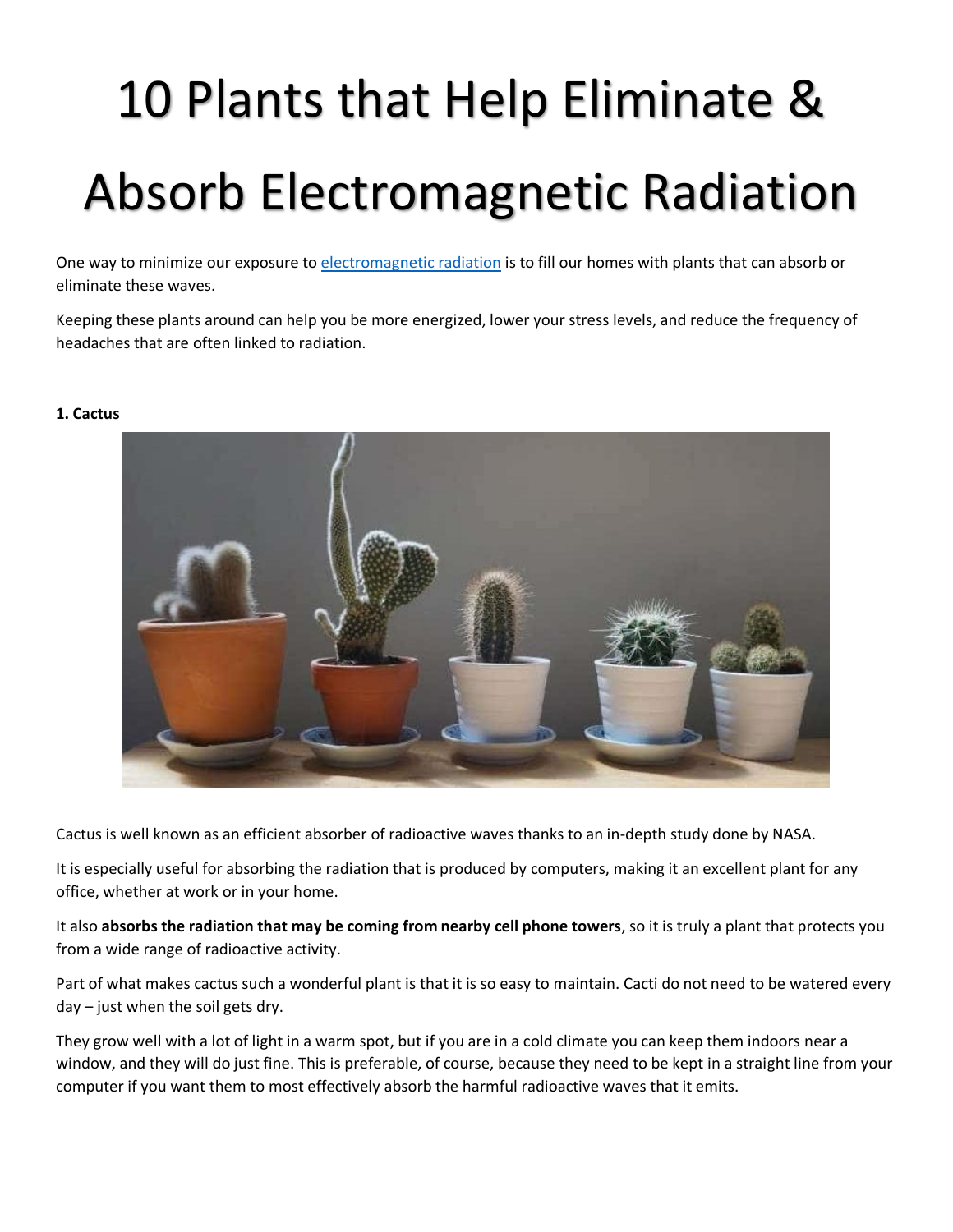Cacti are unique-looking plants that can add a comfortable, southwestern ambiance to any room. Because there are over 2,000 species of cacti, you can mix and match different designs, colors, shapes, and sizes to put together a real work of art and keep your home pretty and fresh.

They are slow growers and should live for a long time provided that you take the minimum effort required to keep them growing healthily.

# **2. Snake Plant**



The Snake Plant, also known as Mother-in-Law's tongue, is another plant that is very effective when it comes to absorbing computer radiation.

# **Placing it near your computer or close to other major sources of radiation can be a great way to keep your room healthy.**

It also does a fantastic job of converting CO2 into oxygen, so you will benefit from cleaner air and clearer, stronger lungs!

The snake plant's long, thin appearance makes for a great addition to any room. It is very versatile and can be grown in the ground or in a variety of pots, no matter what the material.

Like the cactus, a snake plant does not require constant watering. You just need to check the soil about once a week to make sure that it hasn't dried out.

Then, simply water it until it is fully moist, but be careful not to drown it, especially in the winter months. Make sure not to get the leaves wet when you are watering the plant, as this can lead to decay or a variety of other issues.

The snake plant does best in indirect light, so the ideal spot for it is away from a window in a room that gets several hours of a light a day.

**Whether you have it near your TV, computer, or any other electronic device, you will be benefiting from its ability to absorb a large amount of radiation, protecting both you and your family from the harmful effects of electromagnetic waves.**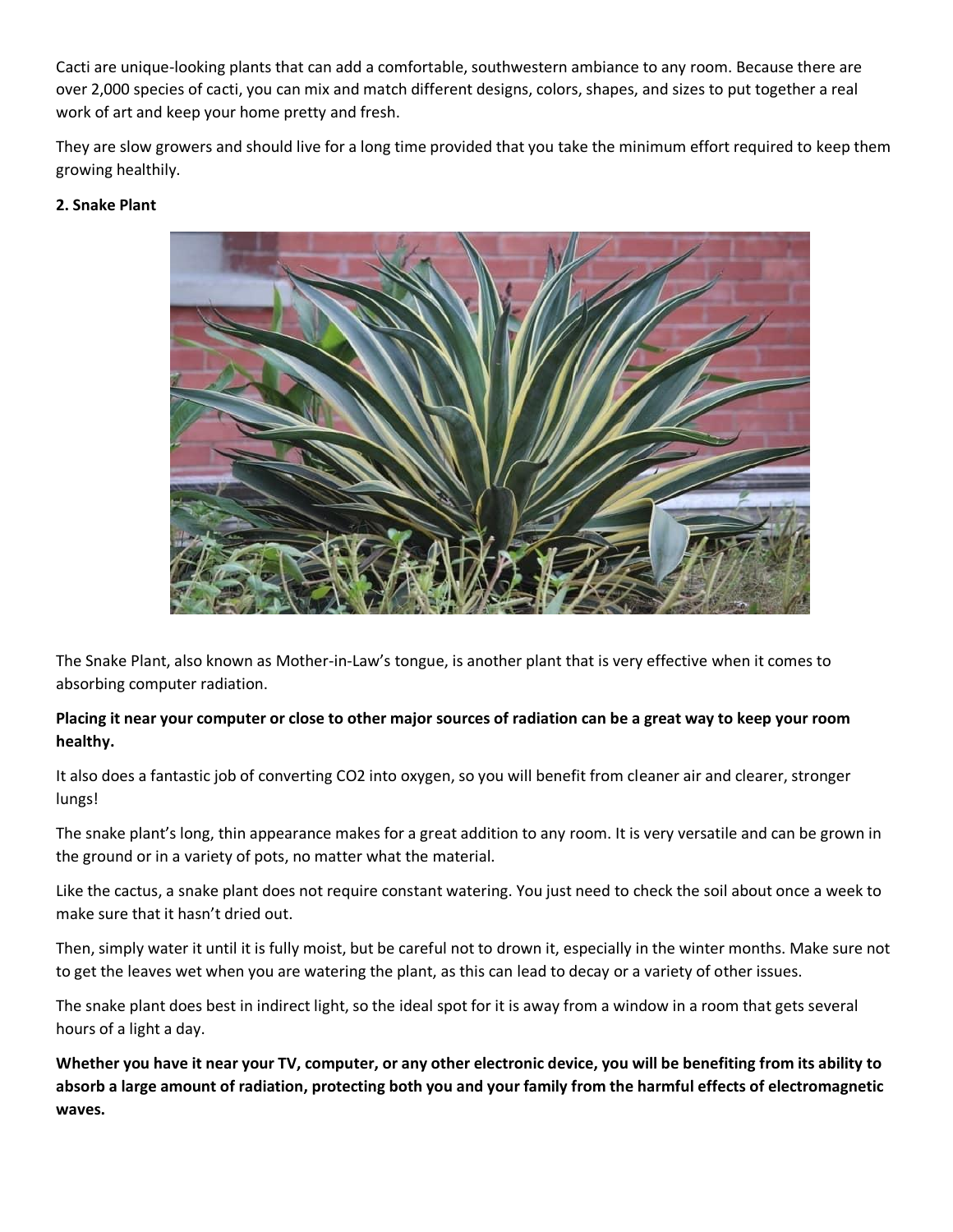#### **3. Spider Plant**



The spider plant is similar in appearance to the snake plant, but the leaves are limp instead of rigid and tend to flow out over the side of the vessel rather than point straight up.

The spider plant is a succulent that not only absorbs pollution and cleans your home of harmful gases but is also very **useful in absorbing radiation from your electronic devices**.

The spider plant is another one that requires very little maintenance. Like the snake plant, it grows best in indirect light, making it the perfect indoor plant.

Too much sunlight or heat will cause the leaves to burn, to make sure to keep the plant in an area that receives plenty of shade, or to move it away from the window after several hours of sunlight exposure. These plants do best in temperatures between 55 and 80 degrees Fahrenheit.

Spider plants can be self-sustaining, as they will produce flowers that may cause a new spider plant to form! Once this new plant reaches 2 inches, you should replant it in another pot.

Now you have a second spider plant that you can put anywhere, and you didn't even need to go to the store to buy it!

This is one of the most economical ways to protect yourself and your family from the harmful EMF waves that can be found throughout your home, especially in areas with electronic devices.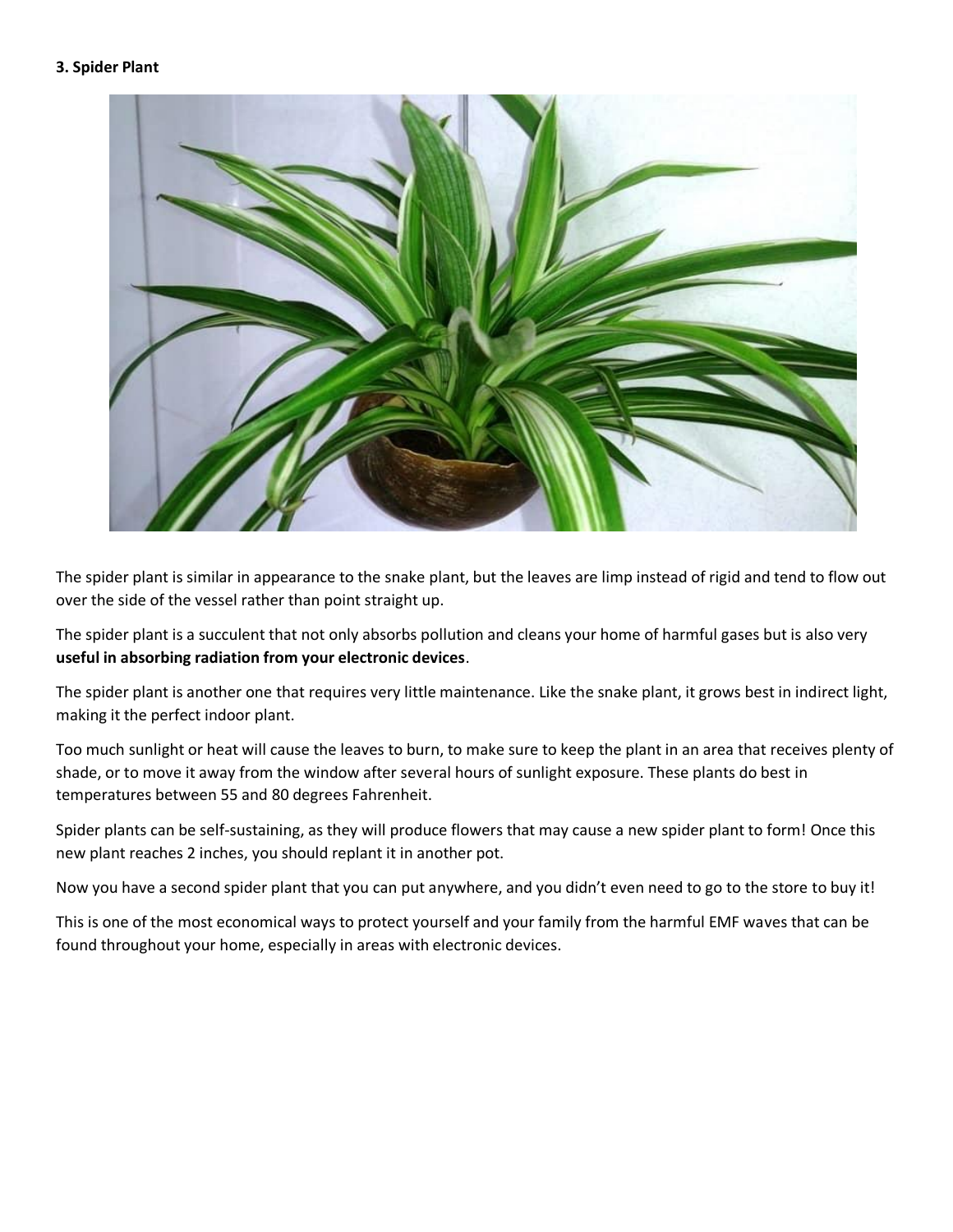

The betel leaf plant is a beautiful and simple accent plant for any room. On top of its great looks, **it has a strong ability to absorb electromagnetic waves**.

Because it has hydroxyl and superoxide scavenging properties, it can be used to eliminate these radioactive components from the air.

In addition to this, it absorbs harmful gases, meaning that the air in your home or office will be clean and clear, letting you breathe more easily.

The betel leaf plant is versatile and can be grown in a garden, on a balcony, or in a container inside your home.

If you want to take full advantage of its radio protective properties, you'll want to keep it inside near your devices that emit the most radiation.

Radiation travels in a straight line, so keep that in mind when setting up your plant, and make sure not to block the path with other items.

The betel leaf plant is slightly more difficult to maintain, as it requires regular watering. You should check the soil every day.

If it is dried out, water it fully and check again in a few minutes to make sure it doesn't all get absorbed. You want the soil to maintain a consistent level of moisture.

Keep the plant in partial shade to minimize the risk of burning the leaves. If your room is sunny, simply move it to a corner that is far away from the window and receives less sunlight.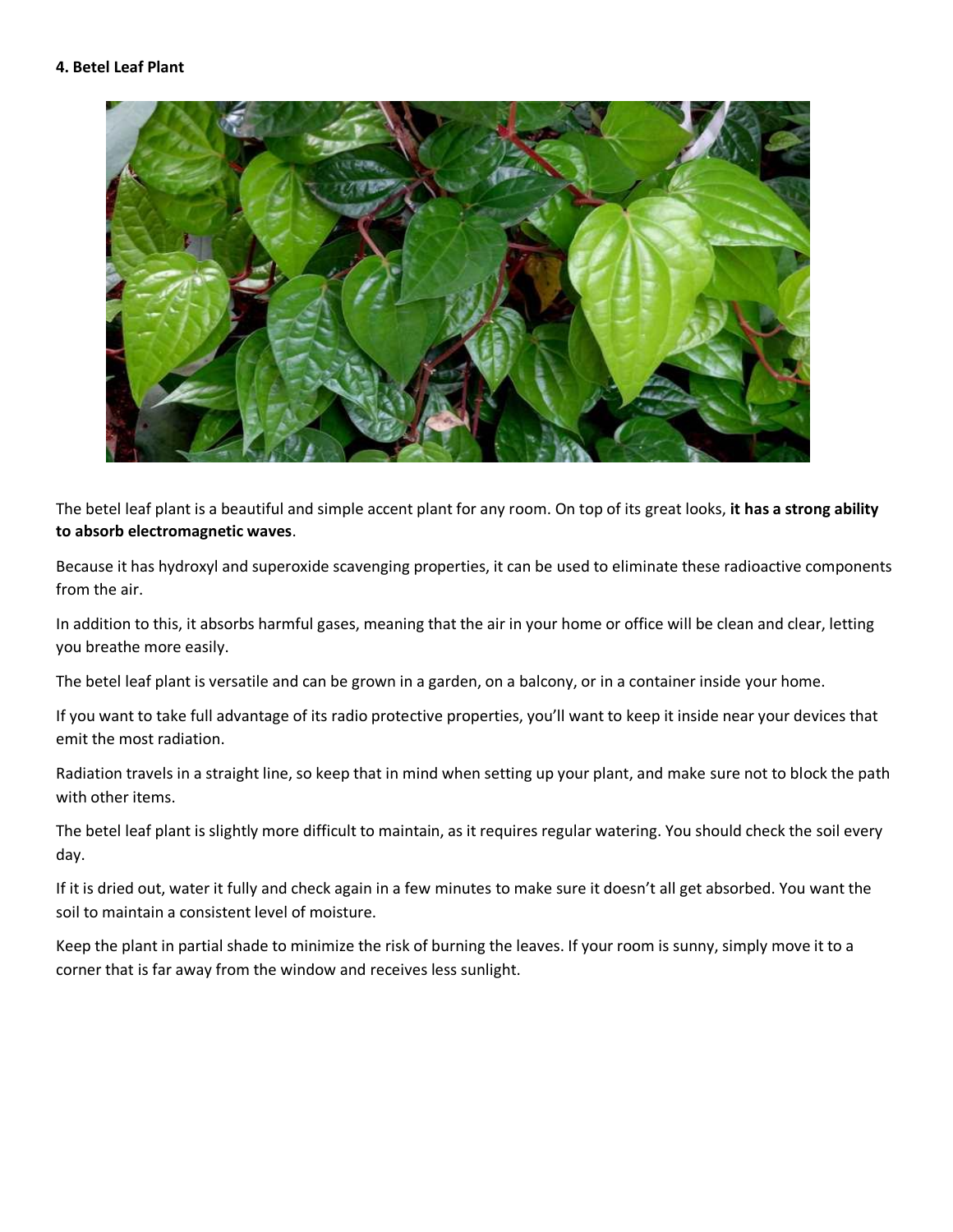#### **5. Stone Lotus Flower**

The stone lotus flower is a succulent that is similar in appearance to a cactus but is slightly different biologically.

#### **It is great at absorbing radiation** and

considering its size, it is one of the most efficient plants at doing so. These unique succulents are small and can be kept on your desk right next to your computer, making for a great functional decoration.

You'll be able to look at something pretty and know that it is protecting you from the harmful waves coming out of your electronic devices!

Like most succulents, the stone lotus is relatively easy to care for. It requires very little light and even less water, so it should be able to



survive no matter where you put it as long as there is a minimal amount of sun every day.

Because it can be planted in stones, it is great at holding onto water, so you only need to water it every 2 or 3 days. Just check to make sure there is a little bit of moisture, and if there isn't, give it a little bit of water.

Stone Lotus plants are relatively affordable, so you can get a bunch of them to put around your house for a cohesive, matching look. They really pack a punch for their size and will help absorb radiation throughout your home.

Because they are relatively compact, you can place them on almost any surface without them taking over or becoming intrusive.

## **6. Aloe Vera**



Aloe Vera has long been used for its many medicinal purposes, but it is **also capable of absorbing high levels of radiation.**

Like many other healthy plants, the Aloe Vera plant also cleans your air thoroughly, absorbing carbon dioxide and converting it into oxygen.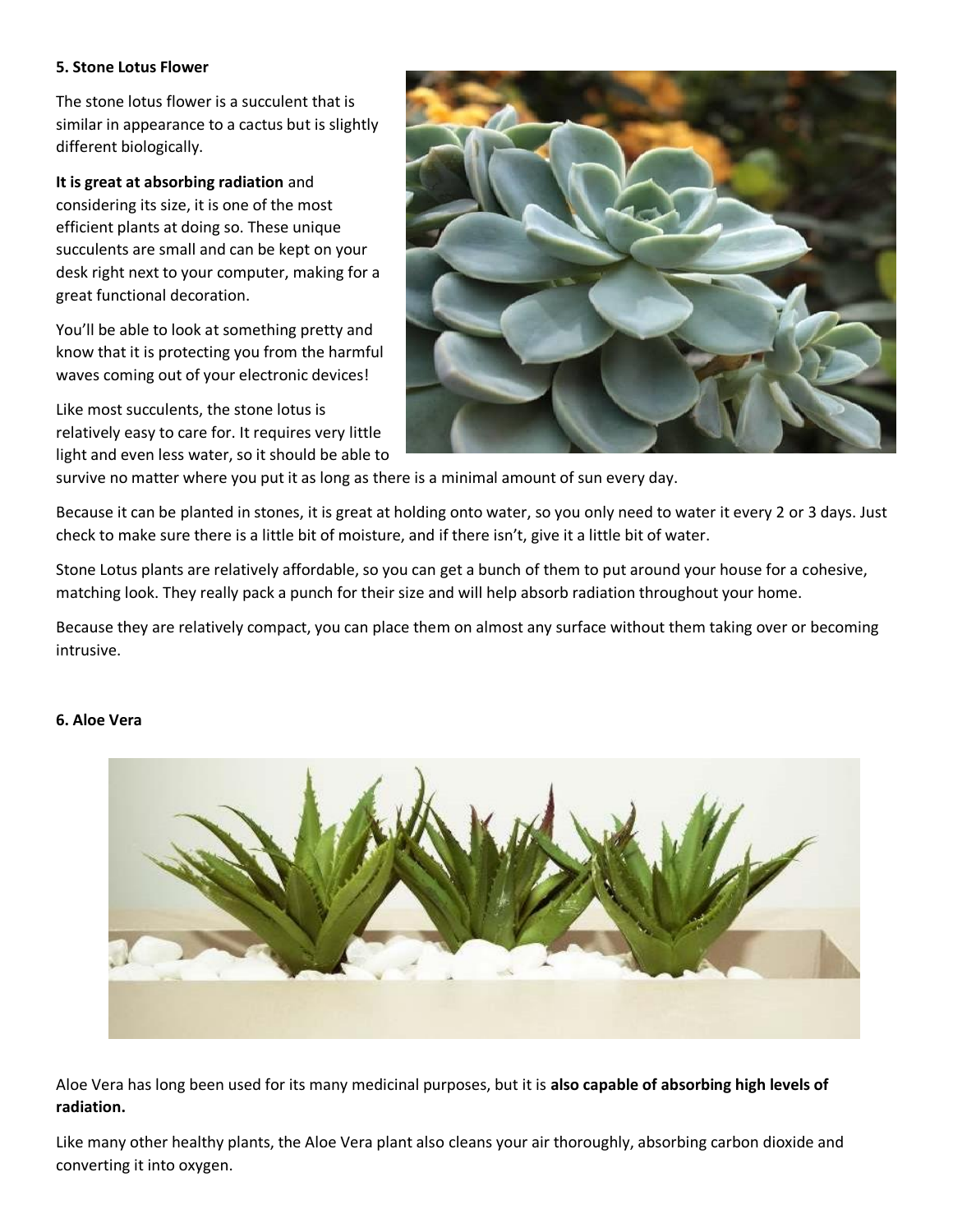It is a nice-looking plant that is easy to grow, so you can harvest it and use it for its many other properties while new plants continue to bud.

Aloe Vera should be planted in a wide container using a high-quality potting mix similar to what you would use for other succulents.

This container should have sufficient drainage, as too much water can lead to rot or wilted leaves, which could ultimately result in a dead plant.

These plants do best in indirect sunlight, so be sure to keep them far enough away from the window to get several hours of shade every day, especially if you live in a hot climate.

Because of its radio protective properties, you should place your Aloe Vera plant in a straight line from the electronic device that is emitting radiation.

Make sure not place anything between the two, as this will diminish the ability of the plant to absorb radiation.

Having several Aloe Vera plants throughout the house is an excellent way to protect yourself from radiation and keep your air clean and fresh.

# **7. Ivy**

**Ivy is one of the best absorbers of radiation available**. It can absorb up to 90% of benzene in the air within 24 hours.

This means that it is extremely effective and works fast so that you can start benefiting as soon as you purchase and place this beautiful plant.

It is also known to clean and greatly improve the quality of your air, eliminating substances such as carbon dioxide, carbon monoxide, and formaldehyde.

Ivy can be planted indoors or outdoors, but if you want to take advantage of its ability to block and eliminate radiation, it is best to use it inside the home.

It is easy to grow inside as long you have



a room that can provide the plant with plenty of bright light. If you have large windows in the south-facing portion of your home, this is the ideal spot to put the plant.

Make sure not to overwater your ivy, as it does best in semi-dry conditions. Check to see that the soil is dry on the top before you water the plant again.

You should also plant your ivy in a vessel that has plenty of drainages, as it will begin to wilt if it sits in standing water for too long.

If you notice that the water isn't draining, dump the excess water and try to find a better container for the ivy.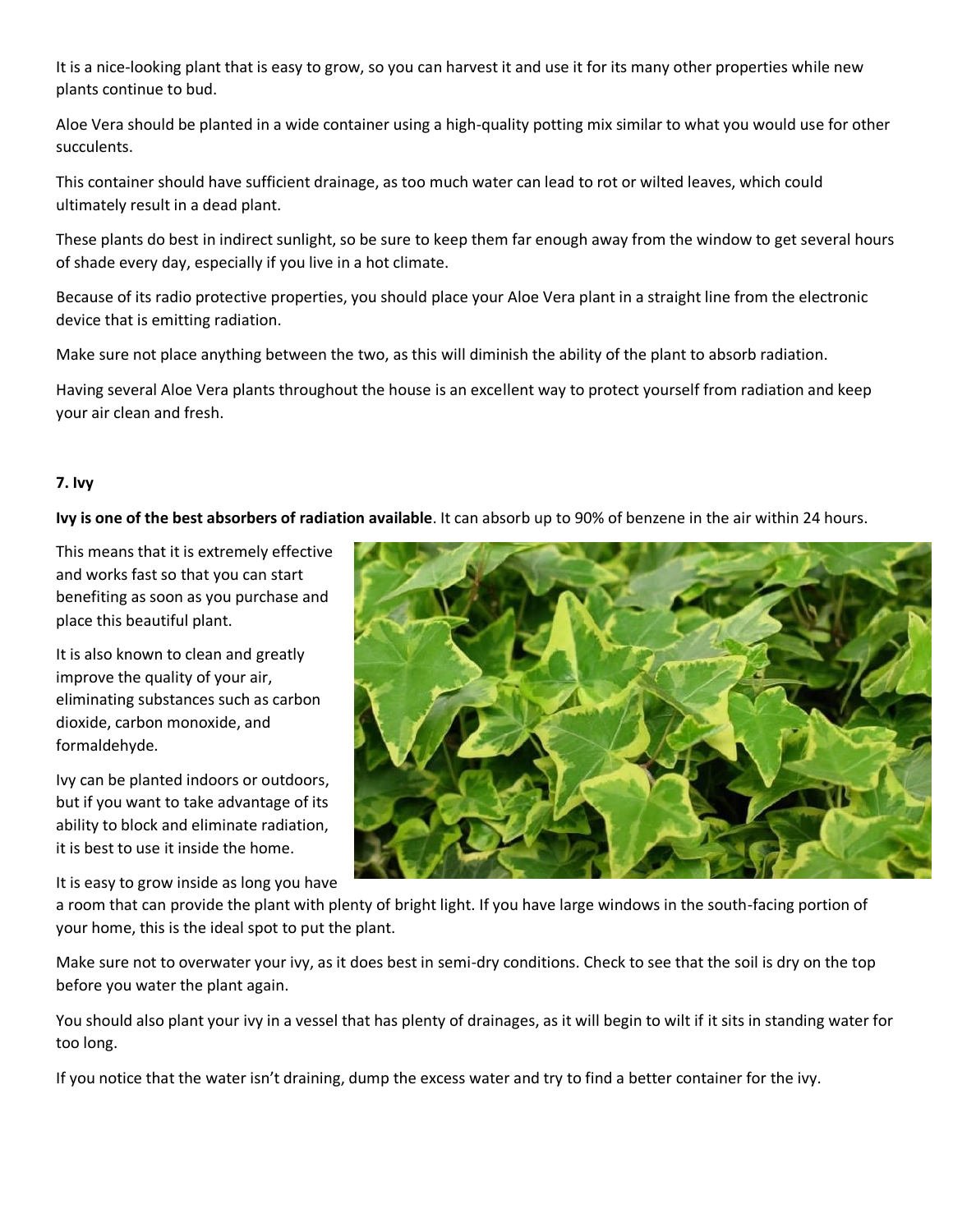#### **8. Asparagus Fern**

Asparagus fern has a wonderful fragrance and is highly effective when it comes to absorbing radiation.

**It has well-known antioxidant properties that help to defend against damage that may be caused by exposure to gamma radiation.**

**It is also a strong plant for absorbing electromagnetic waves that may come from your computer, television, or other electronic devices in your home.**

Another easy plant to care for, the asparagus fern makes for a great indoor decorative item as well as a functional, radiation-absorbing plant.



The spurs can be slightly thorny, however, so make sure to wear gloves when performing maintenance and to keep it away from where children or pets may be able to access it.

You will want to keep your fern in a warm, humid area. If you are in a cool, dry climate, this can be done by having a humidifier in a room near the plant.

The asparagus fern loves water, so always keep it hydrated and water it every day. It is best grown in a pot, and you should fertilize it several times a year to give it the nutrients that it needs to survive.

This plant may require a bit more maintenance, but it is worth it due to its aesthetic and functional properties.

## **9. Mustard Greens**

Mustard greens are not only a delicious and nutritional food item, they are also **great for protecting against electromagnetic radiation**!

While you may be used to seeing them grown in outdoor gardens, mustard greens can be very useful indoors because they can protect against damage that may be caused by oxidative stress or radiation.

This means that your air will be cleaner and the amount of radiation in your home will be greatly reduced.

You may want to start your mustard greens outdoors, but once you have enough, you can transfer some to an indoor pot.



You'll be amazed at just how quickly it grows! The best way to care for them is to keep them in a sunny area with partial shade and to fertilize it several times a year.

They need about 2 inches of water a week, so make sure that you are staying on top of that as the plant grows.